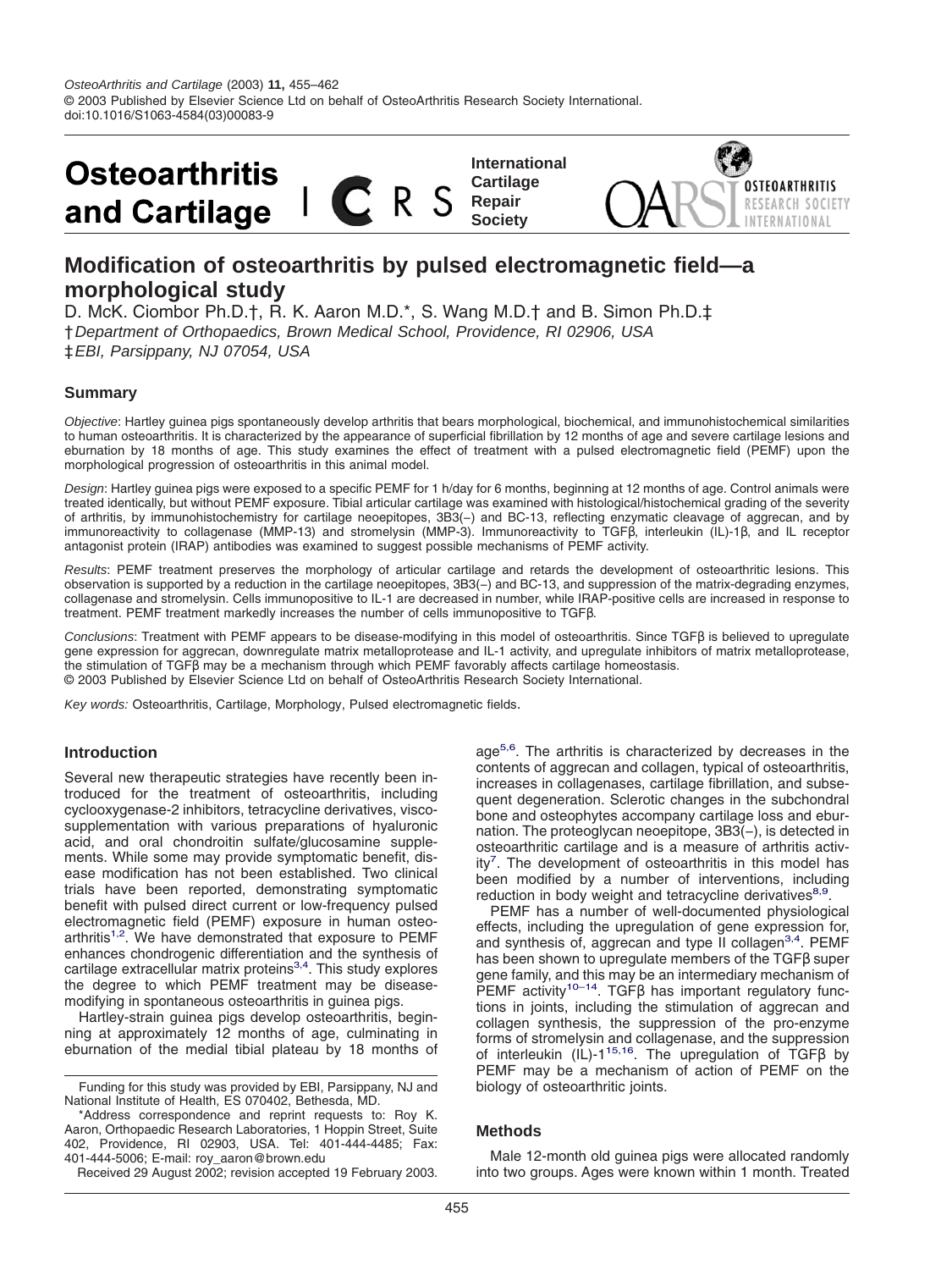<span id="page-1-0"></span>

Fig. 1. Gross appearance of cartilage lesions stained with India ink. Arrows indicate cartilage lesions. (A) Control, untreated. (B) PEMF-treated. Lesions from untreated tibial plateaus are approximately 1–5 mm in diameter. When present, lesions in PEMF-treated tibias were smaller and superficial.

animals were exposed to a 1.5 Hz pulse-burst PEMF (EBI, Parsippany, NJ) for 1 h/day for 6 months. Control animals were treated identically, but without exposure to PEMF. All animals remained in standard guinea pig cage environments with food and water, ad lib, and vitamin C supplementation. Animals were sacrificed after 6 months, at 18 months of age. Two separate groups of animals were treated sequentially, representing two replicates of both control and treated animals. One group consisted of 11 animals (six control and five treated). A replicate experiment was carried out with 13 animals (eight control and five treated). One control animal and two experimental animals did not complete the study. Both knees were examined in each animal. A total of 26 control and 16 treated knees were available for study.

The PEMF utilized was similar to the one used clinically for the treatment of fracture repair and is currently being evaluated for the treatment of clinical symptoms of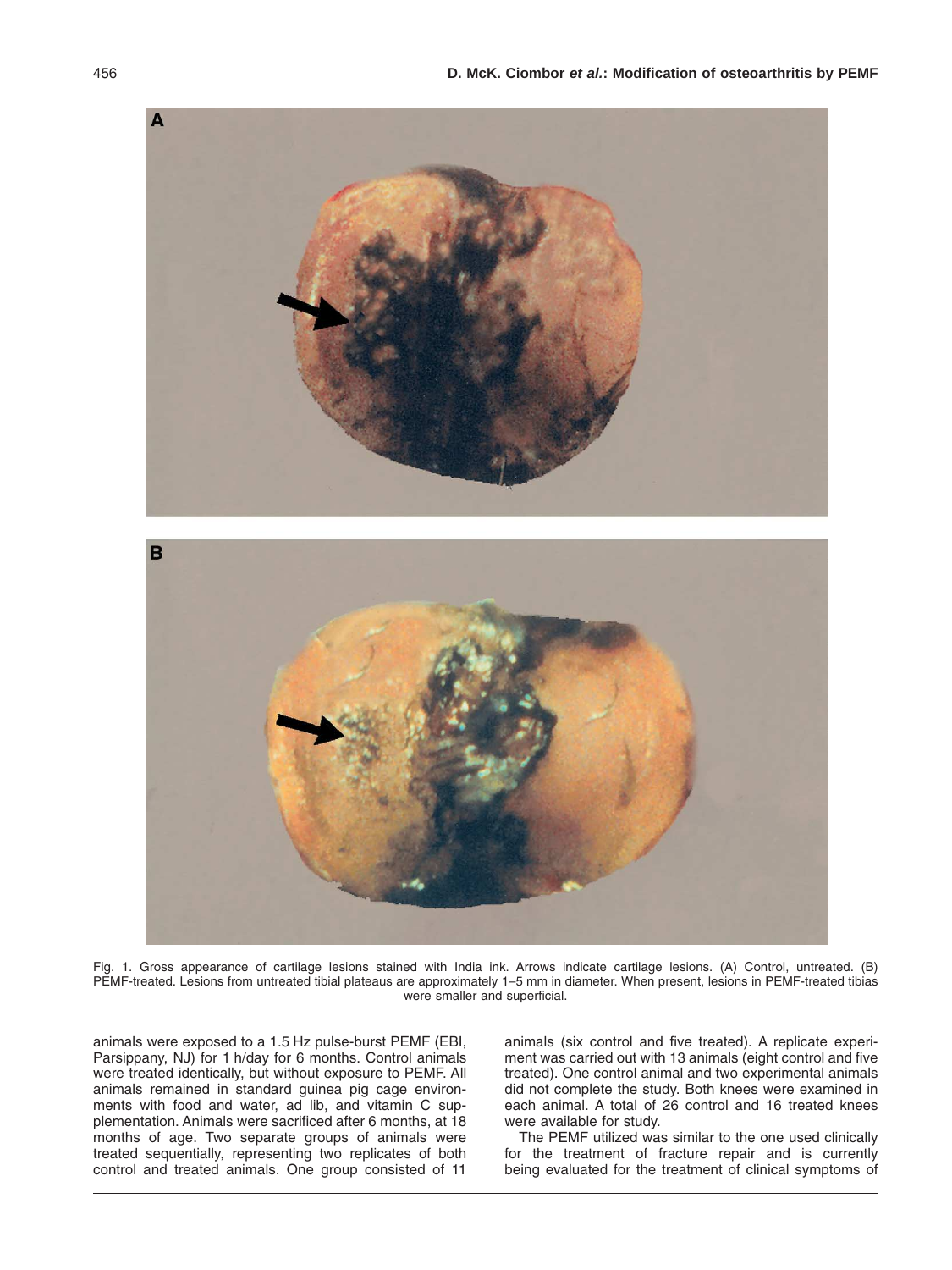<span id="page-2-0"></span>

Fig. 2. Histochemical staining of the medial plateau with safranin-O. Examples of control, untreated cartilage (A, mild; B, average; C, severe). Examples of PEMF-treated cartilage (D, mild; E, average; F, severe). Extensive fibrillation and cleft formation to the calcified zone were evident in many control tibias. Complete loss of cartilage and exposure of subchondral bone were commonly observed. No specimens in the PEMF-treated group demonstrated clefts below the transitional zone (4× magnification).

osteoarthritis (EBI). The applied magnetic field consisted of a pulse burst of 30 ms duration, repeated at 1.5 bursts per second with a peak magnetic field of 1.0 G. Fourier analysis of this signal has indicated significant energy content in the low-frequency range, below 75 Hz. Dose response studies in our laboratory with this signal at 1, 4, and 8 h/day of exposure have demonstrated a maximal stimulatory effect on chondrogenesis at 1 h/day (reference [17](#page-7-0) and unpublished data). It has been suggested that shamexposed controls using counterwound coils with the identical electric field be utilized in addition to non-exposed controls in PEMF studies<sup>18</sup>. The magnetic field and, therefore, the induced electric field in the tissue are thus nulled out, while any other possible environmental conditions (e.g., thermal, acoustic, vibrational effects) are not. This is a useful experimental strategy with signals of simple configuration, and one which we have utilized in a study of the effects of continuous sine waves on chondrogenesis<sup>11</sup>. However, with signals of asymmetric shape and rapid repeat rate, such as the one used in this study, sham controls are essentially impossible because of the difficulty in exactly overlaying the signals. If an exact overlay is not achieved, the time-varying magnetic fields are not nulled, other field exposures occur, and unknown induced electric



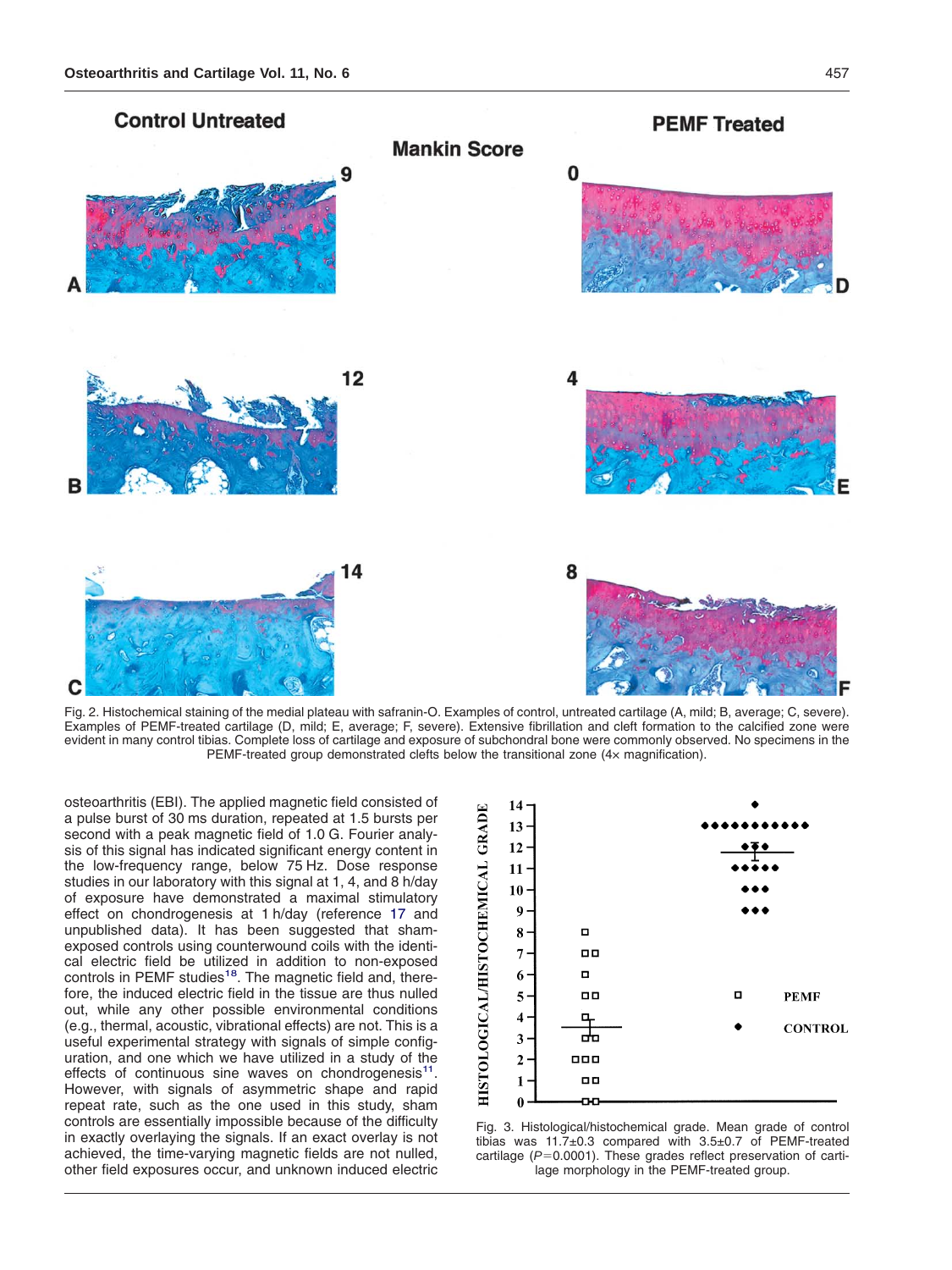<span id="page-3-0"></span>

Fig. 4. Immunohistochemistry of the medial plateau for cartilage neoepitopes reflecting aggrecan cleavage. 3B3(−): (A) control, untreated; (B) PEMF-treated. BC-13: (A) control, untreated; (B) PEMF-treated. Immunoreactivity in the extracellular matrix is evident in the untreated controls, but not seen in PEMF-treated cartilage. In addition, there were no immunopositive cells in the PEMF-treated group (10x magnification).

field variables may be introduced. We have, however, studied the major potentially confounding environmental variables on which the suggestion for sham exposure is based, and have demonstrated no difference between treated and control environments. Vibration was measured with an Omega accelerometer at a sensitivity of 0.005 G. Studies were made using a Fourier spectrum analyzer comparing active and sham spectra over a frequency range of 1–5 kHz. No vibration was detected in either active or sham units. Acoustic measurements were made using an active pressure zone microphone with a frequency response from 20 to 18 kHz. No signal was detected in either active or sham units. Temperature was measured with a thermistor probe, and <0.1°C variance was detected between active and sham units.

Both knees from each animal were excised and the tibial plateau cartilage was marked with India ink to identify arthritic lesions. The tibias were fixed in Z-fix (Anatech Ltd) and decalcified with Baxter DeCal solution. The tibias were embedded in paraffin to create a whole mount of the proximal tibia, including both medial and lateral plateaus. Sections (6 µm) were cut in the coronal plane through the mid-portion of the tibial plateau to produce representative serial sections. In the case of tibias with lesions in the medial plateau, the lesions were approximately 1–5 mm in diameter and occurred in the central one-third of the plateau. The serial coronal sections included the lesion. Sections were stained with safranin-O and fast green, and histological/histochemical (Mankin) grades of the medial<br>plateau were determined<sup>19</sup>. In this grading system, 0–6 points are allocated for progressive loss of cartilage structure, 0–3 points for chondrocyte abnormalities, 0–4 points for progressive decrease in safranin-O staining, and 0–1 point for loss of tidemark integrity. Sections were scored without knowledge of their groups, by consensus of two investigators (RKA and DMcKC). On repeated scoring, the intra-observer error was 6.8%; the inter-observer error was 8.2%. Comparison of results from the two experiments demonstrated no significant difference between the replicate groups, so the results were pooled and were expressed as mean±S.E.M. Results were compared for significance by a two-tailed Student's t-test.

For immunohistochemistry, 6 µm sections were stained with monoclonal antihuman antibodies conjugated with peroxidase<sup>20,21</sup>. Extracellular matrix was examined with antibodies to the aggrecan neoepitopes, 3B3(−) and BC-13. The antibody to 3B3 was obtained from ICN (69-621-2) and was used with and without chondroitinase digestion. BC-13 was a gift from Dr Bruce Caterson, Cardiff, Wales. These antibodies recognize aggrecan fragments generated by enzymatic cleavage and reflect the severity of the arthritis. Enzyme activity was assessed by immunoreactivity to stromelysin (MMP-3, Calbiochem) and collagenase (MMP-13, Chemicon). Cytokines of interest were examined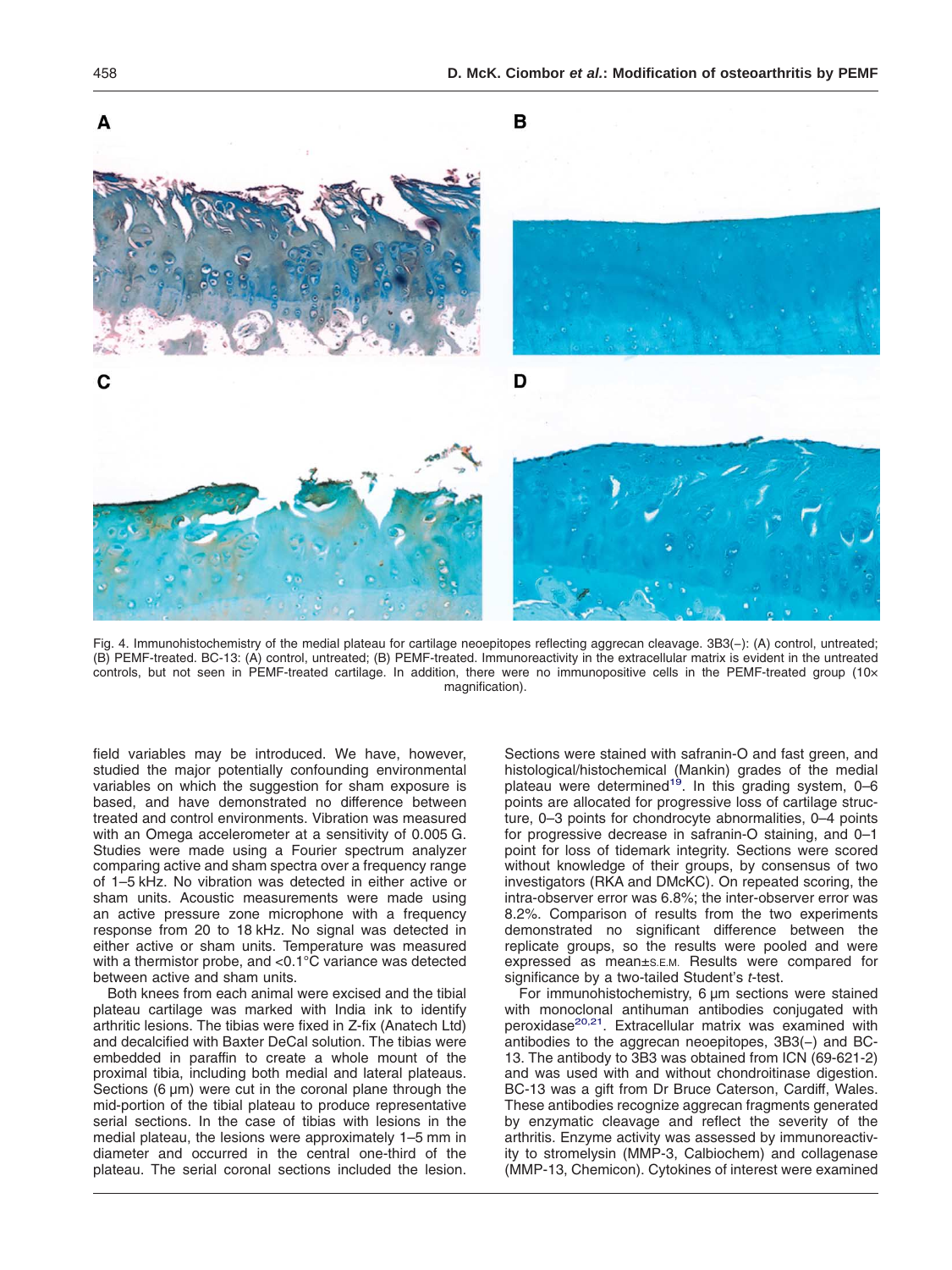

<span id="page-4-0"></span>

Fig. 5. Immunohistochemistry of the lateral plateau for the matrix-degrading enzymes, stromelysin (MMP-3), and collagenase (MMP-13). MMP-3: (A) control, untreated; (B) PEMF-treated. MMP-13: (C) control, untreated; (D) PEMF-treated. Fewer immunopositive cells were observed in the PEMF-treated specimens (10× magnification). Quantitated data are presented in Table I.

with antibodies to IL-1β (Calbiochem), and TGFβ and IL receptor antagonist protein (IRAP) (both obtained from R&D Systems). The second antibody for MMP-13 was an antirabbit IgG (Vectastain Elite ABC kit), and for TGFβ and IL-1β was antigoat IgG (Biotin, Sigma). The secondary antibody for all other primary antibodies was a mouse polyvalent immunoglobulin (IgG, IgA, IgM, or Biotin). Negative control sections were prepared without primary antibody to check for non-specific binding. Immunopositive cells were counted over a defined area using a microscope grid and are expressed as cells per unit area.

### **Results**

Gross examination of the tibial plateau sections demonstrated cartilage lesions on the medial plateau of all control animals. By contrast, in most specimens, the medial

| Table I<br>Immunopositive cells (per unit area) |                |                  |                |       |
|-------------------------------------------------|----------------|------------------|----------------|-------|
|                                                 | Control        | PEMF-<br>treated | $\%$<br>Change | P     |
| Collagenase type II                             | $7.2 \pm 0.8$  | $0.0 + 0.0$      | $-39$          | 0.01  |
| Stromelysin                                     | $13.8 + 1.9$   | $8.4 \pm 1.0$    |                | 0.02  |
| IL-1 $\beta$                                    | $13.9 + 2.3$   | $7.2 \pm 0.6$    | $-48$          | 0.01  |
| <b>IRAP</b>                                     | $10.5 \pm 1.0$ | $17.3 \pm 1.1$   | $+65$          | 0.003 |
| $TGF\beta$                                      | $20.0 + 3.5$   | $34.4 \pm 2.8$   | $+72$          | 0.006 |

plateaus from the PEMF-treated group exhibited no gross lesions, and those lesions that did occur were smaller than controls [\(Fig. 1\)](#page-1-0). Histologically, the articular cartilage was thicker in the PEMF-treated tibias (327±13 µm) compared with untreated tibias  $(108\pm30 \,\text{\upmu m}; P=0.0001)$ . The subchondral bone plate thickness appeared to be greater in the control group, with several control specimens exhibiting large subchondral cysts. Cartilage fibrillation and cleft formation to the calcified zone were evident in many untreated tibias, while no specimens in the treated group showed cleft formation below the transitional zone [\(Fig. 2\)](#page-2-0). Complete loss of cartilage, in arthritic lesions, was common in untreated, but was not seen in treated, tibias. Histological/ histochemical grades of PEMF-treated articular cartilage were significantly lower than controls, reflecting a retardation of the osteoarthritic process [\(Fig. 3\)](#page-2-0). The mean histological/histochemical grade in the control group was 11.7±0.3 compared with 3.5±0.7 in the PEMF-treated group ( $P=0.0001$ ). Preservation of cartilage matrix by PEMF treatment, observed histochemically, was supported by immunoreactivity to 3B3(−) and BC-13 in the extracellular matrix of the medial plateau cartilage [\(Fig. 4\)](#page-3-0). Matrix immunoreactivity to these antibodies was decreased by PEMF treatment, suggesting decreased enzymatic cleavage of aggrecan, consistent with matrix preservation.

Immunopositive cells to the various antibodies were observed primarily in the superficial zones of the articular cartilage. Because this tissue was lost in the arthritic lesions of the medial tibial plateau, quantitation of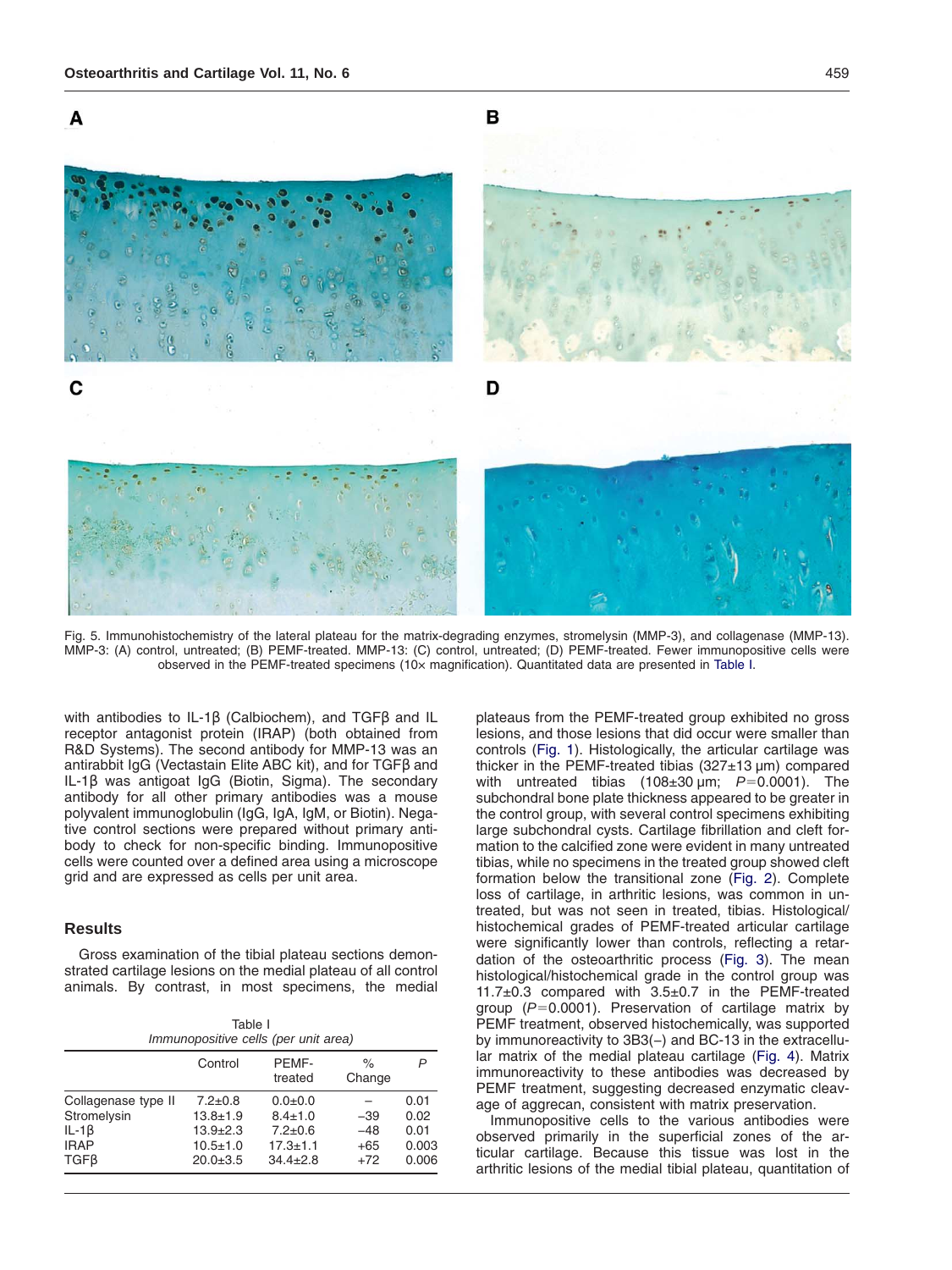

Fig. 6. Immunohistochemistry of the lateral plateau for cytokines. IL-1: (A) control, untreated; (B) PEMF-treated. IRAP: (C) control, untreated; (D) PEMF-treated. TGFβ: (E) control, untreated; (F) PEMF-treated. A reduction in the number of cells immunoreactive to IL-1 and an increase in the number of cells immunoreactive to IRAP and TGFβ were observed in PEMF-treated cartilage (10× magnification). Quantitated data are presented in [Table I.](#page-4-0)

immunopositive cells was performed in the corresponding lateral plateau for each of the treated and untreated tibias. Cartilage from PEMF-treated tibial plateaus demonstrated significant reductions in the number of cells immunoreactive to antibodies for collagenase (MMP-13) and stromelysin (MMP-3) [\(Fig. 5\)](#page-4-0). The number of cells immunopositive to stromelysin was decreased by 39% by PEMF treatment [\(Table I\)](#page-4-0). PEMF treatment reduced the number of cells immunopositive for IL-1 and increased the number of cells immunopositive for IRAP and TGFβ (Fig. 6). The number of cells positive to IL-1 was reduced by 48%, while immunoreactivity to IRAP was increased by 65% by PEMF treatment. The number of TGFβ-positive cells was increased by 72% in EMF-treated, compared with control, tibias [\(Table I\)](#page-4-0).

## **Discussion**

Osteoarthritis in the Hartley-strain guinea pigs resembles the morphologic characteristics seen in human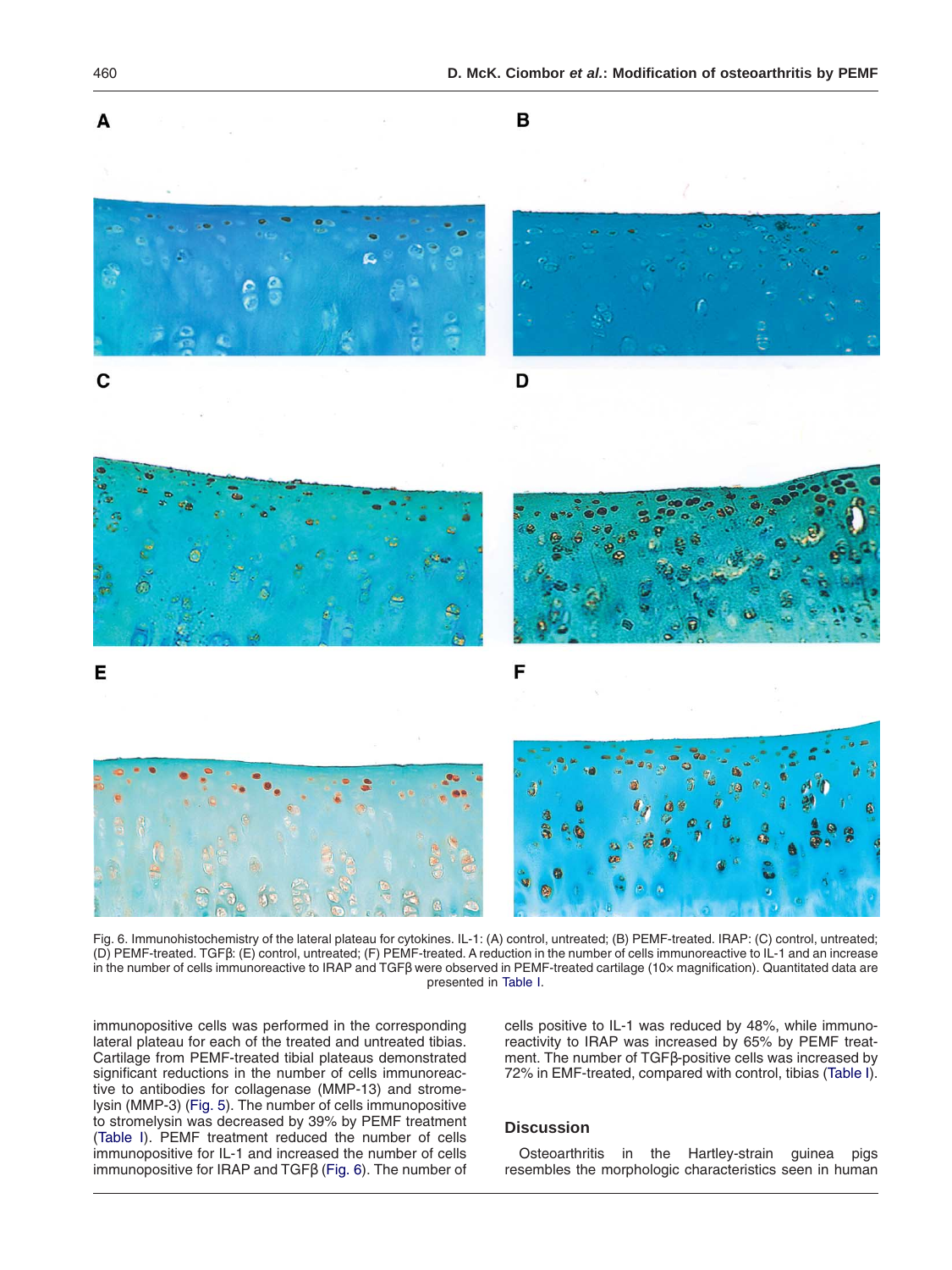<span id="page-6-0"></span>osteoarthritis. Radiographic features include sclerosis of the subchondral bone plate and osteophytes $^{22}$ . Biochemical characteristics include loss of aggrecan and type II collagen and a transient increase in cartilage water content<sup>23</sup>. Collagenases are elevated in the arthritic cartilage<sup>24,25</sup>. Aggrecan neoepitopes appear and reflect the severity of the arthritis<sup>7</sup>. A preliminary examination of animals at 8, 12, and 18 months of age in our laboratory confirmed uniform progression, as reported by other laboratories, culminating in severe osteoarthritic changes, including eburnation, subchondral sclerosis, and occasional osteophytes at 18 months of age.

The data reported in this study demonstrate a reduction in the severity of osteoarthritis and preservation of articular cartilage by exposure to a particular PEMF. This was manifested by significantly lower histological/histochemical grades, reflecting less cartilage destruction in PEMFtreated knees. The preservation of the extracellular matrix was further demonstrated by a reduction in the neoepitopes, 3B3(−) and BC-13. The reduction of immunoreactivity to these antibodies by PEMF treatment indicates less severe enzymatic damage to aggrecan. The number of cells immunopositive to antibodies against collagenase (MMP-13) and stromelysin (MMP-3) was markedly reduced as well, indicating that two of the major cartilage-degrading enzymes were suppressed by PEMF treatment.

The number of cells immunoreactive to TGFβ, IL-β, and IRAP was determined to suggest possible mechanisms of PEMF activity. IL-1 is known to increase the production of MMPs and inhibits the synthesis of aggrecan and type II collagen. IL-1 is present in the synovial fluid and cartilage matrix of osteoarthritic joints. Antagonists of IL-1, including IRAP and TGFβ, are capable of ameliorating some of the IL-1-mediated effects on cartilage matrix degradation<sup>26-28</sup>. IL-1 immunoreactivity was reduced by 48%, while IRAP was increased by 65% by PEMF exposure. TGFβ was increased by 72%. The upregulation of TGFβ has assumed a central position in the hypothesized mechanism of action of PEMF. In other studies in our laboratory, PEMFs have been shown to upregulate TGFβ expression during chondrogenesis4,11,14. Depending on the type of PEMF utilized, mRNA for TGFβ was increased by 68–158%; TGFβ protein was increased by 21–25%, coincident with 119–343% increases in the number of cells immunopositive for TGFβ. These observations have been confirmed in MG63 and human fracture non-union cells<sup>12,13</sup>. In these studies, TGFβ has been shown to be elevated, and PGE-2 to be suppressed, by PEMF treatment. Upregulation of TGFβ has also been demonstrated in vitro by direct electrical stimulation of MC3T3 cells<sup>29</sup>.

TGFβ has been shown to have several important regulatory activities in synovium and articular cartilage. These include: (1) upregulation of gene expression for aggrecan; (2) downregulation of pro-stromelysin and pro-collagenase; (3) upregulation of tissue inhibitors of metalloprotease (TIMP); and (4.) suppression of IL-1 activity. TGFβ has been shown to inhibit IL-1-induced protease activity and<br>subsequent aggrecan degradation<sup>15,27,28</sup>. Treatment with TGFβ blocks IL-1-mediated reduction in aggrecan deposition in the extracellular matrix. These studies have indicated that TGFβ can inhibit the IL-1-mediated catabolic effects on chondrocytes. Together with the upregulation of aggrecan expression, these observations suggest that TGFβ regulates cartilage homeostasis and may result in maintenance of extracellular matrix morphology.

High doses of TGFβ have been shown to have adverse effects in the murine knee<sup>27</sup>. TGFβ injection (100 ng) into joints not only increases proteoglycan synthesis in articular cartilage, but also produces inflammation and synovial hyperplasia. Within 2 weeks after three intra-articular injections, osteophyte formation has been observed. Two months after a series of three injections of TGFβ (200 ng), severe proteoglycan depletion and loss of articular cartilage to the tidemark were observed. We have not observed an increase in osteophyte formation in knees treated with PEMF, even though TGFβ is upregulated. Other studies in our laboratory have demonstrated that sustained increases in TGFβ can be produced above constitutive levels by PEMF of 11 pg/mg tissue, or 0.08 pg/ug DNA<sup>14</sup>. PEMF stimulates sustained moderate increases in TGFβ, sufficient to favorably alter the homeostatic balance of cartilage matrix degradation and synthesis in favor of preservation of cartilage morphology without the induction of local toxicity. The stimulation of TGFβ together with considerations of its regulatory role in joints supports the hypothesis that upregulation of TGFβ expression may be an intermediate mechanism of PEMF modification of osteoarthritis.

#### **References**

- 1. Trock D, Bollet A, Markoll R. The effect of pulsed electromagnetic fields in the treatment of osteoarthritis of the knee and cervical spine. Report of randomized, double-blind, placebo-controlled trials. J Rheumatol 1994;21:1903–11.
- 2. Zizic TM, Hoffman KC, Holt PA, Hungerford DS, O'Dell JR, Jacobs MA, et al. The treatment of osteoarthritis of the knee with pulsed electrical stimulation. J Rheumatol 1995;22:1757–61.
- 3. Aaron RK, Ciombor DMcK. Acceleration of experimental endochondral ossification by biophysical stimulation of the progenitor cell pool. J Orthop Res 1996; 14:582–9.
- 4. Ciombor DMcK, Lester G, Aaron RK, Neame P, Caterson B. Low frequency EMF regulates chondrocyte differentiation and expression of matrix proteins. J Orthop Res 2002;20(1):40–50.
- 5. Bendele AM, White SL, Hulman JF. Osteoarthritis in guinea pigs: histopathologic and scanning electron microscopic features. Lab Anim Sci 1989; 39:115–21.
- 6. Bendele AM, Hulman JF. Spontaneous cartilage degeneration in guinea pigs. Arthritis Rheum 1988; 31:561–5.
- 7. Caterson B, Blankenship-Paris T, Chandrasekhar S, Slater R. Biochemical characterization of guinea pig cartilage proteoglycans with the onset of 'spontaneous' osteoarthritis. Trans Orthop Res Soc 1991; 16:251.
- 8. Bendele AM, Hulman JF. Effects of body weight restriction on the development and progression of spontaneous osteoarthritis in guinea pigs. Arthritis Rheum 1991;34(9):1180–4.
- 9. Greenwald RA, Chowdhury MH, Moak SA, Wang H, Crossley E, Caterson B. Long-term doxycycline treatment inhibits histologic and immunologic features of spontaneous osteoarthritis in guinea pigs. Trans Orthop Res Soc 1994;19:473.
- 10. Ciombor DMcK, Aaron RK. EMF stimulates cartilage differentiation in endochondral ossification coincident with an increase in TGFβ expression. In: Bersani F,